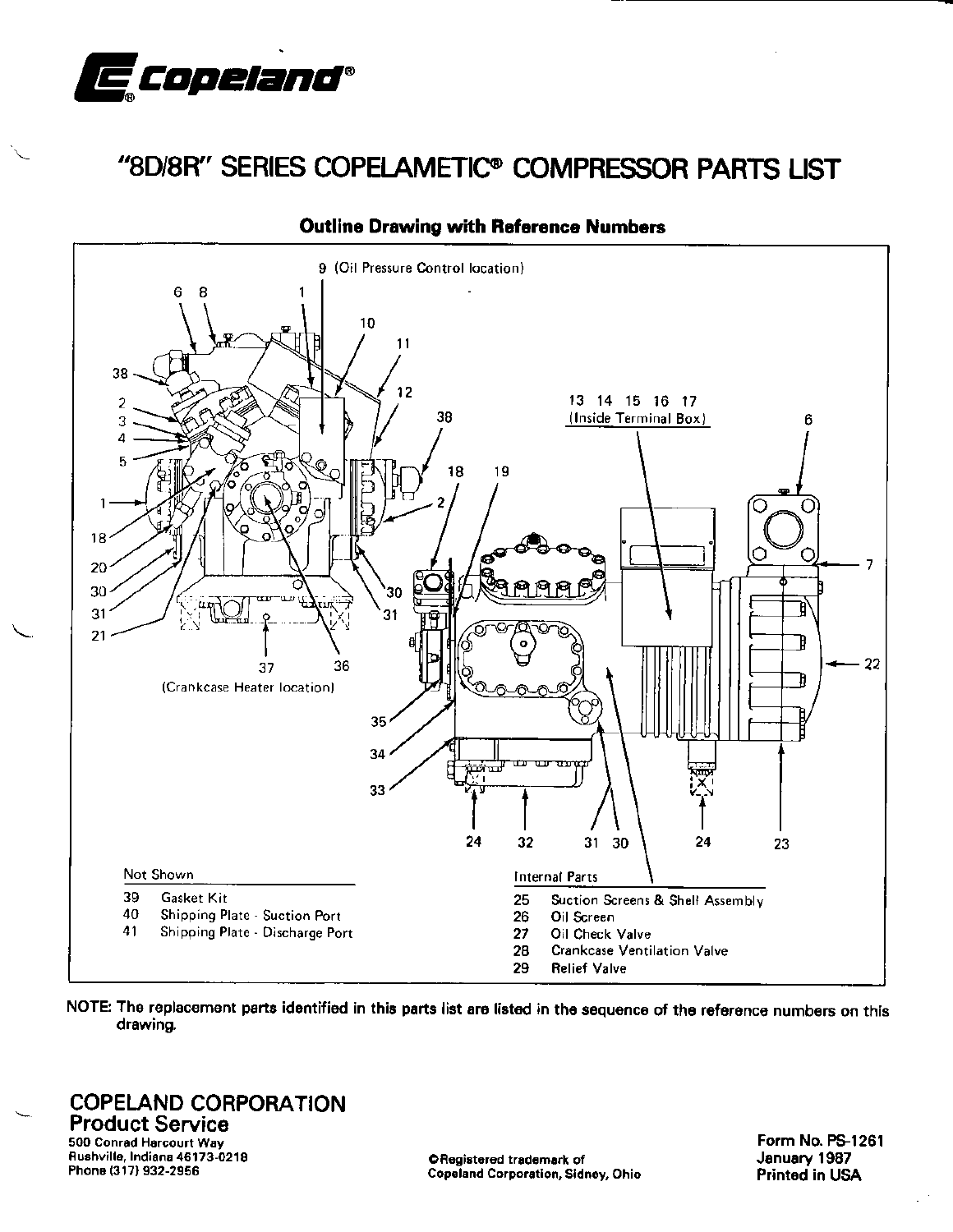|              | <b>Field Replacement Parts</b>                                                                                                                                                                                                         |                             |                     |  |  |  |
|--------------|----------------------------------------------------------------------------------------------------------------------------------------------------------------------------------------------------------------------------------------|-----------------------------|---------------------|--|--|--|
| Ref.<br>No.  | <b>Part Description</b>                                                                                                                                                                                                                | <b>Part Number</b>          | <b>Model Series</b> |  |  |  |
| 1            | Cylinder Head - Standard Bank                                                                                                                                                                                                          | 002-0160-00                 | 8D                  |  |  |  |
|              | <b>Cylinder Head - Standard Bank</b>                                                                                                                                                                                                   | 002-0179-00                 | 8RP                 |  |  |  |
|              | Cylinder Head - Standard Bank                                                                                                                                                                                                          | 002-0185-00                 | 8RS                 |  |  |  |
| $\mathbf{2}$ | <b>Cylinder Head - Unloaded Bank</b>                                                                                                                                                                                                   | 002-0192-00                 | 8D                  |  |  |  |
|              | <b>Cylinder Head - Unloaded Bank</b>                                                                                                                                                                                                   | 002-0184-00                 | 8RP                 |  |  |  |
|              | <b>Cylinder Head - Unloaded Bank</b>                                                                                                                                                                                                   | 002-0185-00                 | 8RS                 |  |  |  |
| з            | Gasket - Cylinder Head                                                                                                                                                                                                                 | 020-0600-00                 | 8D                  |  |  |  |
|              | Gasket - Cylinder Head                                                                                                                                                                                                                 | 020-0629-00                 | 8R                  |  |  |  |
| 4            | Valve Plate Kit - Standard Bank                                                                                                                                                                                                        | 998-1661-01                 | 8D                  |  |  |  |
|              | Valve Plate Kit - Unloaded Bank                                                                                                                                                                                                        | 998-1661-03                 | 8D                  |  |  |  |
|              | Valve Plate Kit                                                                                                                                                                                                                        | 998-0661-51                 | 8RP                 |  |  |  |
|              | <b>Valve Plate Kit</b>                                                                                                                                                                                                                 | 998-0661-60                 | 8RS                 |  |  |  |
|              | (Valve plate kits include valve plate assembly, suction reeds and all necessary gaskets.)                                                                                                                                              |                             |                     |  |  |  |
| 5.           | Gasket - Valve Plate to Body                                                                                                                                                                                                           | 020-0664-02                 | 8DP                 |  |  |  |
|              | Gasket - Valve Plate to Body                                                                                                                                                                                                           | 020-0664-04                 | 8DS                 |  |  |  |
|              | Gasket - Valve Plate to Body                                                                                                                                                                                                           | 020-0627-00                 | 8RP                 |  |  |  |
|              | Gasket - Valve Plate to Body                                                                                                                                                                                                           | 020-0628-01                 | 8RS                 |  |  |  |
| 6.           | Suggested Suction Service Valve - 2 <sup>6</sup> / <sub>s</sub> " Swt.                                                                                                                                                                 | 510-0146-01                 | 8DP, 8RP            |  |  |  |
|              | Suggested Suction Service Valve - 31/ <sub>s</sub> " Swt.                                                                                                                                                                              | 510-0146-00                 | 8DS, 8RS            |  |  |  |
| 7            | <b>Gasket - Suction Service Valve</b>                                                                                                                                                                                                  | 020-0006-37                 | All                 |  |  |  |
| 8            | <b>Bolt - Suction Valve Mounting</b>                                                                                                                                                                                                   | 100-0178-00<br>(4 required) | All                 |  |  |  |
| 9            | All<br>Sentronic Oil Pressure Control<br>585-1036-00<br>(Includes Sentronic oil pressure control, oil pressure sensor and mounting hardware. Does not include<br>mounting bracket; if required, order 998-0700-05.)                    |                             |                     |  |  |  |
|              | Sentronic and Oil Pump Retrofit Kit                                                                                                                                                                                                    | 998-1036-00                 | Αll                 |  |  |  |
|              | (Contains all parts necessary to convert to Sentronic including Sentronic oil pressure control, oil pressure<br>sensor, new oil pump kit and mounting hardware. Does not include mounting bracket; if required, order<br>998-0700-05.) |                             |                     |  |  |  |
|              | Capillary Tube Oil Pressure Control<br>(Does not include mounting bracket; if required, order 998-0700-05.)                                                                                                                            | 085-0062-00                 | Αll                 |  |  |  |
| 10           | Mounting Bracket - Oil Pressure Control                                                                                                                                                                                                | 998-0700-05                 | All                 |  |  |  |
| 11           | <b>Terminal Box Cover</b>                                                                                                                                                                                                              | 005-0430-00                 | All                 |  |  |  |
| 12           | <b>Terminal Box</b>                                                                                                                                                                                                                    | 062-0135-01                 | All                 |  |  |  |
| 13           | <b>Terminal Board</b>                                                                                                                                                                                                                  | 580-0054-00                 | All                 |  |  |  |
| 14           | <b>Terminal Connection Parts</b>                                                                                                                                                                                                       | 521-0065-00                 | All                 |  |  |  |
| 15           | <b>Terminal Plate, Stud, Insulation Assembly</b>                                                                                                                                                                                       |                             |                     |  |  |  |
|              | <b>FSD Electrical</b>                                                                                                                                                                                                                  | 521-0136-01                 | All                 |  |  |  |
|              | <b>TSK Electrical</b>                                                                                                                                                                                                                  | 521-0138-01                 | All                 |  |  |  |
| 16           | <b>Gasket - Terminal Plate</b>                                                                                                                                                                                                         | 020-0638-00                 | All                 |  |  |  |
| 17           | <b>Motor Protection Module</b>                                                                                                                                                                                                         |                             |                     |  |  |  |
|              | <b>240 Volt</b>                                                                                                                                                                                                                        | 998-0424-00                 | All                 |  |  |  |
|              | 120 Volt                                                                                                                                                                                                                               | 998-0424-01                 | All                 |  |  |  |
| 18           | Suggested Discharge Service Valve - 15/2"<br>Swt.                                                                                                                                                                                      | 510-0062-00                 | All                 |  |  |  |
|              | Gasket - Discharge Service Valve                                                                                                                                                                                                       | 020-0006-33                 | All                 |  |  |  |
| 19           |                                                                                                                                                                                                                                        |                             |                     |  |  |  |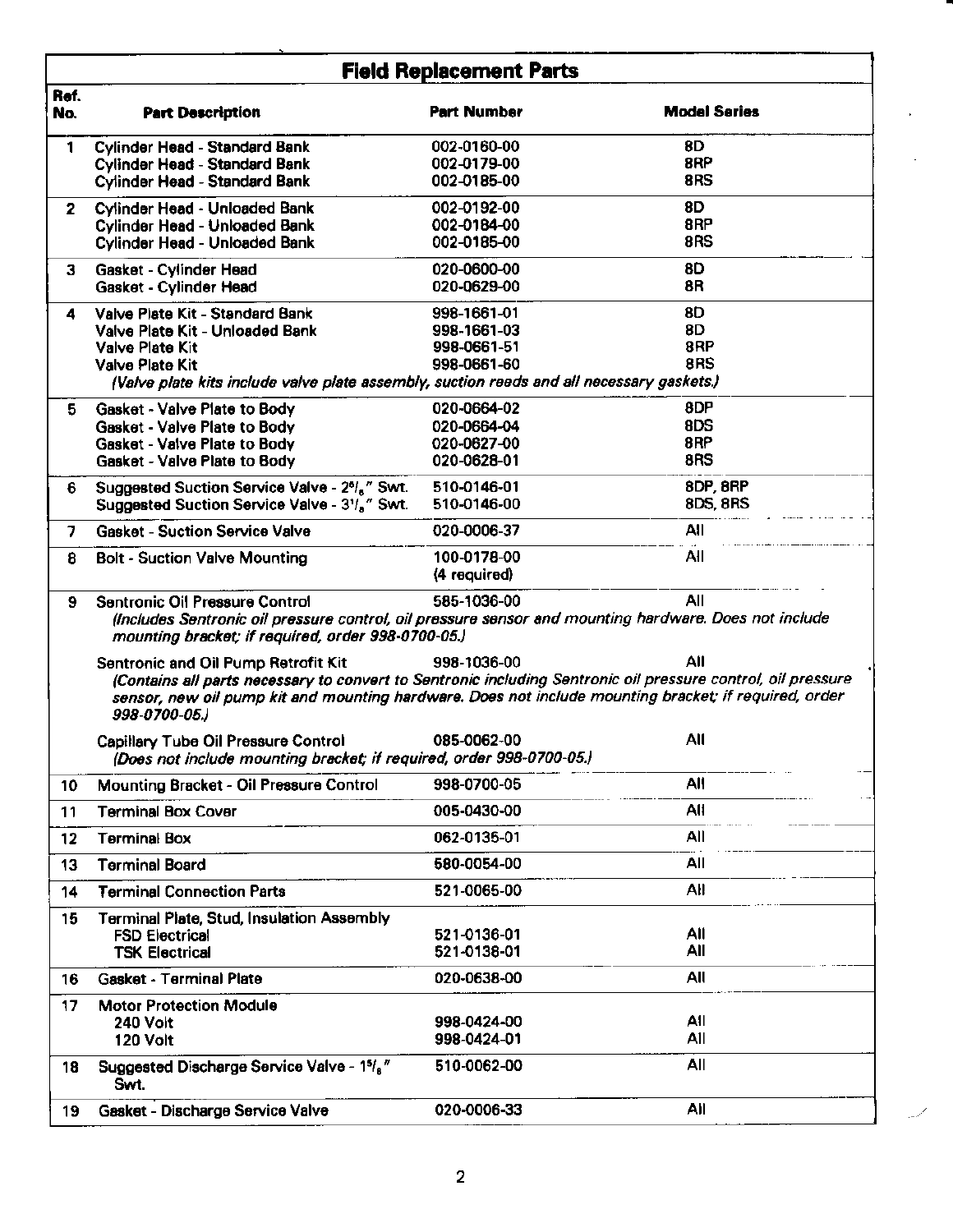|             | <b>Field Replacement Parts</b>                                                                                                                          |                             |                     |  |  |
|-------------|---------------------------------------------------------------------------------------------------------------------------------------------------------|-----------------------------|---------------------|--|--|
| Ref.<br>No. | <b>Part Description</b>                                                                                                                                 | <b>Part Number</b>          | <b>Model Series</b> |  |  |
| 20          | Cap - Discharge Valve (Henry only)                                                                                                                      | 505-0251-00                 | All                 |  |  |
| 21          | <b>Bolt - Discharge Valve Mounting</b>                                                                                                                  | 100-0013-56<br>(4 required) | All                 |  |  |
| 22          | <b>Stator Cover</b>                                                                                                                                     | 005-0563-00                 | All                 |  |  |
| 23          | <b>Gasket - Stator Cover</b>                                                                                                                            | 020-0597-00                 | All                 |  |  |
| 24          | <b>Mounting Parts Kit</b>                                                                                                                               | 527-0115-00                 | All                 |  |  |
| 25          | <b>Suction Screens &amp; Shell Assembly</b>                                                                                                             | 548-1051-00                 | All                 |  |  |
| 26          | Oil Screen                                                                                                                                              | 998-0513-02                 | All                 |  |  |
| 27          | Oil Check Valve                                                                                                                                         | 510-0257-00                 | All                 |  |  |
| 28          | <b>Crankcase Ventilation Valve</b>                                                                                                                      | 510-0003-00                 | All                 |  |  |
| 29          | <b>Relief Valve</b>                                                                                                                                     | 998-0051-00                 | All                 |  |  |
| 30          | <b>Sight Glass Kit</b><br>(Includes glass, gaskets and mounting screws. Note: 8D and 8R compressors have two oil sight glasses.)                        | 998-0002-02                 | All                 |  |  |
| 31          | Gasket - Sight Glass                                                                                                                                    | 020-0003-03                 | All                 |  |  |
| 32          | Deep Bottom Sump                                                                                                                                        | 003-0586-00                 | All                 |  |  |
| 33          | Gasket - Bottom Sump                                                                                                                                    | 020-0635-00                 | All                 |  |  |
| 34          | <b>Gasket - Housing Cover</b>                                                                                                                           | 020-0636-00                 | All                 |  |  |
| 35          | Gasket - Oil Pump                                                                                                                                       | 020-0733-00                 | All                 |  |  |
| 36          | Oil Pump Kit<br>(Includes oil pump, gaskets, adapter and mounting bolts. Accommodates both Sentronic and capillary tube<br>type oil pressure controls.) | 998-0008-33                 | All                 |  |  |
| 37          | <b>Crankcase Heater with Clip</b><br><b>240 Volt</b><br><b>120 Volt</b>                                                                                 | 998-0518-01<br>998-0518-00  | All<br>All          |  |  |
| 38          | Capacity Control Valve - See Section listing<br><b>Capacity Control Replacement Parts</b>                                                               |                             |                     |  |  |
| 39          | <b>Complete Gasket Kit</b><br>(Includes all gaskets used in compressor.)                                                                                | 998-1669-01                 | All                 |  |  |
| 40          | <b>Shipping Plate - Suction Port</b>                                                                                                                    | 003-0203-00                 | All                 |  |  |
|             | <b>Gasket - Suction Shipping Plate</b>                                                                                                                  | 020-0006-33<br>100-0013-51  | All<br>All          |  |  |
|             | <b>Bolt - Suction Shipping Plate</b>                                                                                                                    | (4 required)                |                     |  |  |
| 41          | Shipping Plate - Discharge Port                                                                                                                         | 003-0055-01                 | All                 |  |  |
|             | Gasket - Discharge Shipping Plate                                                                                                                       | 020-0489-00                 | All                 |  |  |
|             | <b>Bolt - Discharge Shipping Plate</b>                                                                                                                  | 100-0013-48<br>(2 required) | All                 |  |  |

# **Internal Parts**

 $\mathbf{Q}_\mathrm{in}$ 

 $\hat{\mathcal{A}}$ 

 $\sim$ 

Non-field replaceable internal components which are not included in this parts list, such as piston and rod assemblies,<br>crankshafts and bearings, are not available.